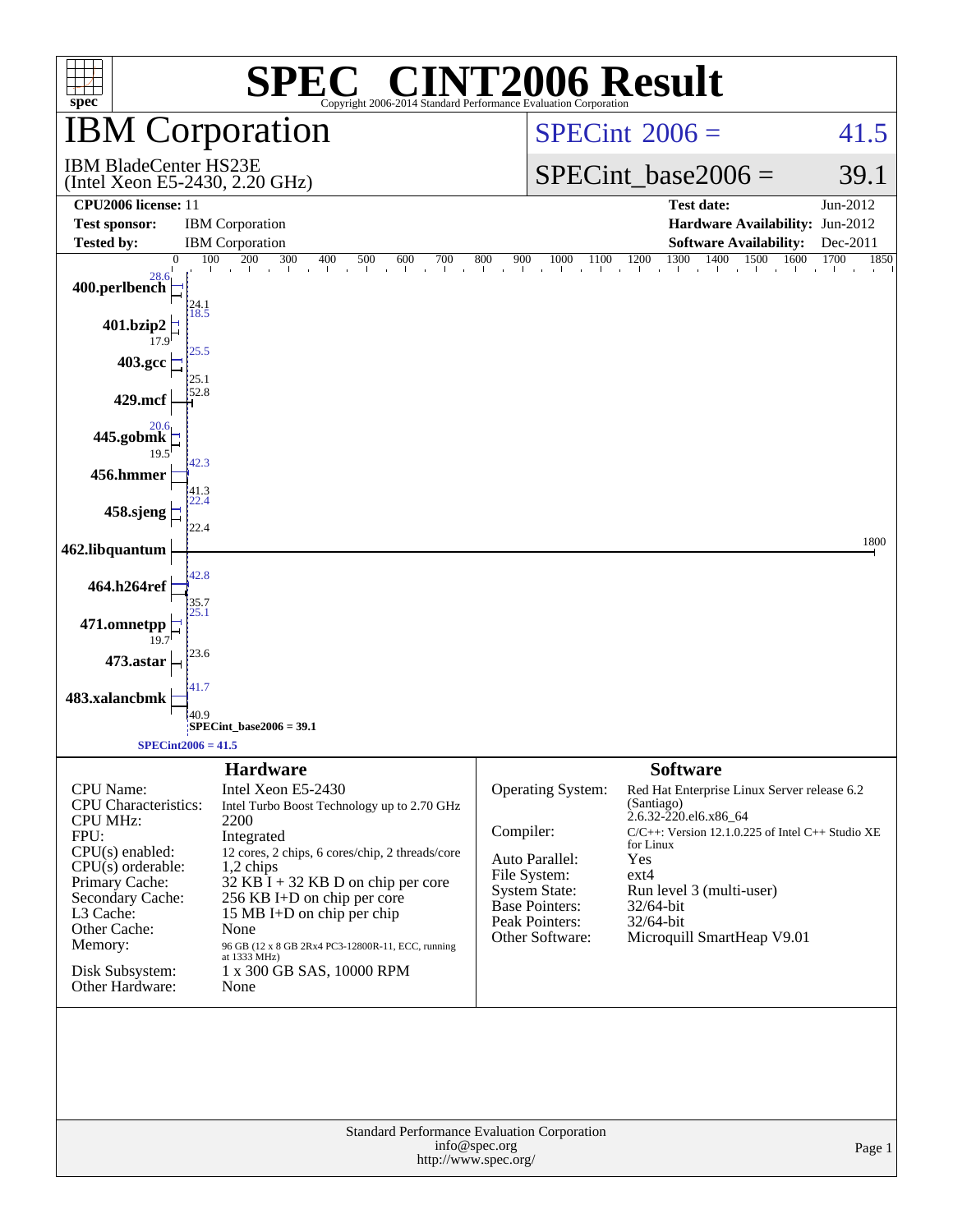

# IBM Corporation

## $SPECint2006 = 41.5$  $SPECint2006 = 41.5$

#### IBM BladeCenter HS23E

(Intel Xeon E5-2430, 2.20 GHz)

SPECint base2006 =  $39.1$ 

**[CPU2006 license:](http://www.spec.org/auto/cpu2006/Docs/result-fields.html#CPU2006license)** 11 **[Test date:](http://www.spec.org/auto/cpu2006/Docs/result-fields.html#Testdate)** Jun-2012 **[Test sponsor:](http://www.spec.org/auto/cpu2006/Docs/result-fields.html#Testsponsor)** IBM Corporation **IBM** Corporation **[Hardware Availability:](http://www.spec.org/auto/cpu2006/Docs/result-fields.html#HardwareAvailability)** Jun-2012 **[Tested by:](http://www.spec.org/auto/cpu2006/Docs/result-fields.html#Testedby)** IBM Corporation **[Software Availability:](http://www.spec.org/auto/cpu2006/Docs/result-fields.html#SoftwareAvailability)** Dec-2011

### **[Results Table](http://www.spec.org/auto/cpu2006/Docs/result-fields.html#ResultsTable)**

|                                                                                                                 | <b>Base</b>    |             |                |       |                |       | <b>Peak</b>    |              |                |              |                |              |
|-----------------------------------------------------------------------------------------------------------------|----------------|-------------|----------------|-------|----------------|-------|----------------|--------------|----------------|--------------|----------------|--------------|
| <b>Benchmark</b>                                                                                                | <b>Seconds</b> | Ratio       | <b>Seconds</b> | Ratio | <b>Seconds</b> | Ratio | <b>Seconds</b> | <b>Ratio</b> | <b>Seconds</b> | <b>Ratio</b> | <b>Seconds</b> | <b>Ratio</b> |
| 400.perlbench                                                                                                   | 406            | <u>24.1</u> | 407            | 24.0  | 406            | 24.1  | 341            | 28.6         | 342            | 28.6         | 342            | 28.6         |
| 401.bzip2                                                                                                       | 539            | 17.9        | 539            | 17.9  | 539            | 17.9  | 521            | 18.5         | <u>521</u>     | 18.5         | 521            | 18.5         |
| $403.\mathrm{gcc}$                                                                                              | 320            | 25.1        | 320            | 25.1  | 320            | 25.1  | 316            | 25.5         | 316            | 25.5         | 316            | 25.5         |
| $429$ .mcf                                                                                                      | 173            | 52.8        | 174            | 52.3  | <u>173</u>     | 52.8  | 173            | 52.8         | 174            | 52.3         | 173            | 52.8         |
| $445$ .gobmk                                                                                                    | 537            | 19.5        | 537            | 19.5  | 537            | 19.5  | 510            | 20.6         | 511            | 20.5         | 510            | 20.6         |
| $456.$ hmmer                                                                                                    | 225            | 41.4        | 226            | 41.3  | 226            | 41.2  | 220            | 42.3         | 220            | 42.3         | 220            | 42.4         |
| $458$ .sjeng                                                                                                    | 541            | 22.4        | 541            | 22.4  | 541            | 22.4  | 539            | 22.4         | 540            | 22.4         | 540            | 22.4         |
| 462.libquantum                                                                                                  | 11.5           | 1800        | 11.5           | 1800  | 11.5           | 1800  | 11.5           | 1800         | 11.5           | 1800         | 11.5           | 1800         |
| 464.h264ref                                                                                                     | 620            | 35.7        | 621            | 35.6  | 613            | 36.1  | 517            | 42.8         | 517            | 42.8         | 516            | 42.9         |
| 471.omnetpp                                                                                                     | 317            | 19.7        | 316            | 19.8  | 318            | 19.7  | 250            | 25.0         | 249            | 25.1         | 249            | 25.1         |
| $473.$ astar                                                                                                    | 298            | 23.6        | 297            | 23.7  | 298            | 23.5  | 298            | 23.6         | 297            | 23.7         | 298            | 23.5         |
| 483.xalancbmk                                                                                                   | 172            | 40.2        | 169            | 40.9  | 169            | 40.9  | 165            | 41.7         | 166            | 41.7         | 166            | 41.7         |
| D.<br>$\mathbf{1}$<br>1.1.1<br>$\cdot$ $\cdot$ $\cdot$ $\cdot$<br>$\cdot$<br>T11<br>$1 \quad 1$<br>$\mathbf{1}$ |                |             |                |       |                |       |                |              |                |              |                |              |

Results appear in the [order in which they were run.](http://www.spec.org/auto/cpu2006/Docs/result-fields.html#RunOrder) Bold underlined text [indicates a median measurement.](http://www.spec.org/auto/cpu2006/Docs/result-fields.html#Median)

### **[Operating System Notes](http://www.spec.org/auto/cpu2006/Docs/result-fields.html#OperatingSystemNotes)**

Stack size set to unlimited using "ulimit -s unlimited"

#### **[Platform Notes](http://www.spec.org/auto/cpu2006/Docs/result-fields.html#PlatformNotes)**

 Operating Mode set to Maximum Perfomance in BIOS Sysinfo program /cpu2006.1.2/config/sysinfo.rev6800 \$Rev: 6800 \$ \$Date:: 2011-10-11 #\$ 6f2ebdff5032aaa42e583f96b07f99d3 running on angleshark-pete Thu Jun 7 03:57:06 2012

 This section contains SUT (System Under Test) info as seen by some common utilities. To remove or add to this section, see: <http://www.spec.org/cpu2006/Docs/config.html#sysinfo>

 From /proc/cpuinfo model name : Intel(R) Xeon(R) CPU E5-2430 0 @ 2.20GHz 2 "physical id"s (chips) 24 "processors" cores, siblings (Caution: counting these is hw and system dependent. The following excerpts from /proc/cpuinfo might not be reliable. Use with caution.) cpu cores : 6 siblings : 12 physical 0: cores 0 1 2 3 4 5 physical 1: cores 0 1 2 3 4 5 cache size : 15360 KB

From /proc/meminfo

Continued on next page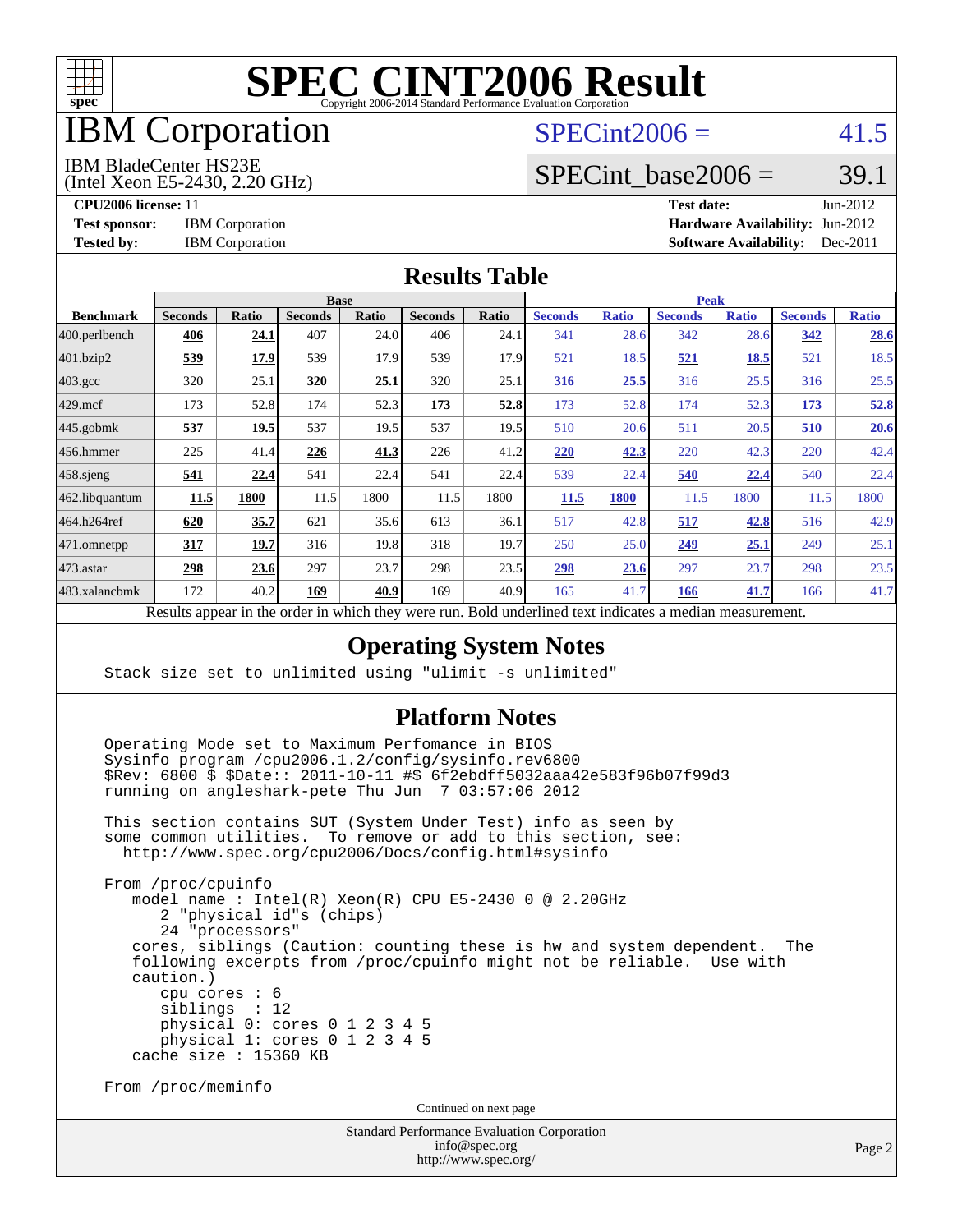

IBM Corporation

 $SPECint2006 = 41.5$  $SPECint2006 = 41.5$ 

(Intel Xeon E5-2430, 2.20 GHz) IBM BladeCenter HS23E

SPECint base2006 =  $39.1$ 

**[Test sponsor:](http://www.spec.org/auto/cpu2006/Docs/result-fields.html#Testsponsor)** IBM Corporation **IBM** Corporation **[Hardware Availability:](http://www.spec.org/auto/cpu2006/Docs/result-fields.html#HardwareAvailability)** Jun-2012

**[CPU2006 license:](http://www.spec.org/auto/cpu2006/Docs/result-fields.html#CPU2006license)** 11 **[Test date:](http://www.spec.org/auto/cpu2006/Docs/result-fields.html#Testdate)** Jun-2012 **[Tested by:](http://www.spec.org/auto/cpu2006/Docs/result-fields.html#Testedby)** IBM Corporation **[Software Availability:](http://www.spec.org/auto/cpu2006/Docs/result-fields.html#SoftwareAvailability)** Dec-2011

#### **[Platform Notes \(Continued\)](http://www.spec.org/auto/cpu2006/Docs/result-fields.html#PlatformNotes)**

 MemTotal: 99042356 kB HugePages\_Total: 0 Hugepagesize: 2048 kB

 /usr/bin/lsb\_release -d Red Hat Enterprise Linux Server release 6.2 (Santiago)

From /etc/\*release\* /etc/\*version\*

 redhat-release: Red Hat Enterprise Linux Server release 6.2 (Santiago) system-release: Red Hat Enterprise Linux Server release 6.2 (Santiago) system-release-cpe: cpe:/o:redhat:enterprise\_linux:6server:ga:server

uname -a:

 Linux angleshark-pete 2.6.32-220.el6.x86\_64 #1 SMP Wed Nov 9 08:03:13 EST 2011 x86\_64 x86\_64 x86\_64 GNU/Linux

run-level 3 Jun 5 14:19

SPEC is set to: /cpu2006.1.2<br>Filesystem Type Size Size Used Avail Use% Mounted on /dev/mapper/vg\_anglesharkpet-lv\_root ext4 265G 36G 217G 15% /

 Additional information from dmidecode: Memory: 6x Micron 36JDYS1G72PZ-1G6M1 8 GB 1600 MHz 2 rank 6x Samsung M392B1K70DM0-CK0 8 GB 1600 MHz 2 rank

(End of data from sysinfo program)

#### **[General Notes](http://www.spec.org/auto/cpu2006/Docs/result-fields.html#GeneralNotes)**

Environment variables set by runspec before the start of the run: KMP\_AFFINITY = "granularity=fine,scatter" LD\_LIBRARY\_PATH = "/cpu2006.1.2/libs/32:/cpu2006.1.2/libs/64" OMP NUM THREADS = "12"

 Binaries compiled on a system with 1x Core i7-860 CPU + 8GB memory using RHEL5.5 Transparent Huge Pages enabled with: echo always > /sys/kernel/mm/redhat\_transparent\_hugepage/enabled

# **[Base Compiler Invocation](http://www.spec.org/auto/cpu2006/Docs/result-fields.html#BaseCompilerInvocation)**

[C benchmarks](http://www.spec.org/auto/cpu2006/Docs/result-fields.html#Cbenchmarks): [icc -m64](http://www.spec.org/cpu2006/results/res2012q3/cpu2006-20120618-23009.flags.html#user_CCbase_intel_icc_64bit_f346026e86af2a669e726fe758c88044)

[C++ benchmarks:](http://www.spec.org/auto/cpu2006/Docs/result-fields.html#CXXbenchmarks) [icpc -m64](http://www.spec.org/cpu2006/results/res2012q3/cpu2006-20120618-23009.flags.html#user_CXXbase_intel_icpc_64bit_fc66a5337ce925472a5c54ad6a0de310)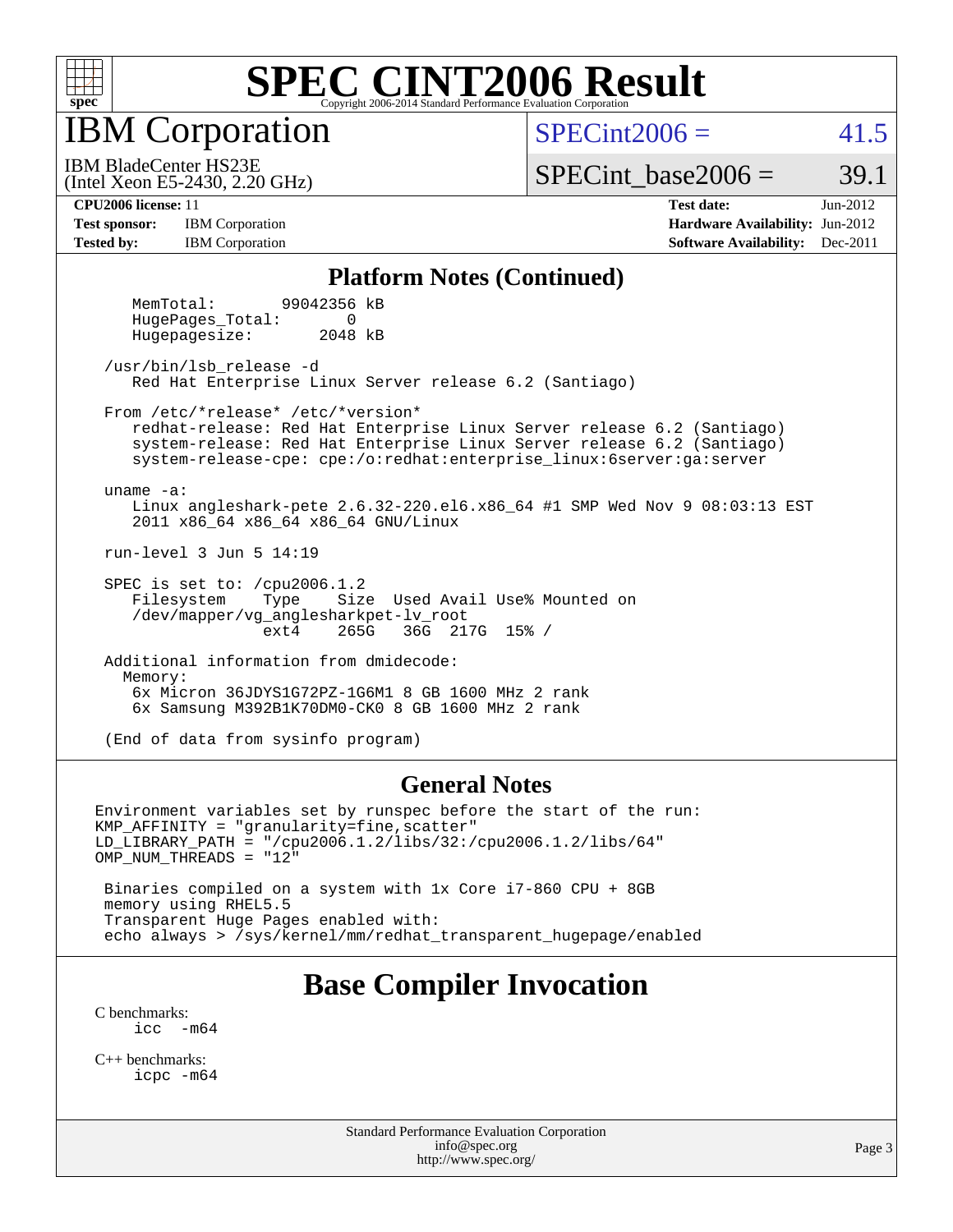

IBM Corporation

 $SPECint2006 = 41.5$  $SPECint2006 = 41.5$ 

(Intel Xeon E5-2430, 2.20 GHz) IBM BladeCenter HS23E

SPECint base2006 =  $39.1$ 

| <b>Test sponsor:</b> | <b>IBM</b> Corporation |
|----------------------|------------------------|
| <b>Tested by:</b>    | <b>IBM</b> Corporation |

**[CPU2006 license:](http://www.spec.org/auto/cpu2006/Docs/result-fields.html#CPU2006license)** 11 **[Test date:](http://www.spec.org/auto/cpu2006/Docs/result-fields.html#Testdate)** Jun-2012 **[Hardware Availability:](http://www.spec.org/auto/cpu2006/Docs/result-fields.html#HardwareAvailability)** Jun-2012 **[Software Availability:](http://www.spec.org/auto/cpu2006/Docs/result-fields.html#SoftwareAvailability)** Dec-2011

### **[Base Portability Flags](http://www.spec.org/auto/cpu2006/Docs/result-fields.html#BasePortabilityFlags)**

 400.perlbench: [-DSPEC\\_CPU\\_LP64](http://www.spec.org/cpu2006/results/res2012q3/cpu2006-20120618-23009.flags.html#b400.perlbench_basePORTABILITY_DSPEC_CPU_LP64) [-DSPEC\\_CPU\\_LINUX\\_X64](http://www.spec.org/cpu2006/results/res2012q3/cpu2006-20120618-23009.flags.html#b400.perlbench_baseCPORTABILITY_DSPEC_CPU_LINUX_X64) 401.bzip2: [-DSPEC\\_CPU\\_LP64](http://www.spec.org/cpu2006/results/res2012q3/cpu2006-20120618-23009.flags.html#suite_basePORTABILITY401_bzip2_DSPEC_CPU_LP64) 403.gcc: [-DSPEC\\_CPU\\_LP64](http://www.spec.org/cpu2006/results/res2012q3/cpu2006-20120618-23009.flags.html#suite_basePORTABILITY403_gcc_DSPEC_CPU_LP64) 429.mcf: [-DSPEC\\_CPU\\_LP64](http://www.spec.org/cpu2006/results/res2012q3/cpu2006-20120618-23009.flags.html#suite_basePORTABILITY429_mcf_DSPEC_CPU_LP64) 445.gobmk: [-DSPEC\\_CPU\\_LP64](http://www.spec.org/cpu2006/results/res2012q3/cpu2006-20120618-23009.flags.html#suite_basePORTABILITY445_gobmk_DSPEC_CPU_LP64) 456.hmmer: [-DSPEC\\_CPU\\_LP64](http://www.spec.org/cpu2006/results/res2012q3/cpu2006-20120618-23009.flags.html#suite_basePORTABILITY456_hmmer_DSPEC_CPU_LP64) 458.sjeng: [-DSPEC\\_CPU\\_LP64](http://www.spec.org/cpu2006/results/res2012q3/cpu2006-20120618-23009.flags.html#suite_basePORTABILITY458_sjeng_DSPEC_CPU_LP64) 462.libquantum: [-DSPEC\\_CPU\\_LP64](http://www.spec.org/cpu2006/results/res2012q3/cpu2006-20120618-23009.flags.html#suite_basePORTABILITY462_libquantum_DSPEC_CPU_LP64) [-DSPEC\\_CPU\\_LINUX](http://www.spec.org/cpu2006/results/res2012q3/cpu2006-20120618-23009.flags.html#b462.libquantum_baseCPORTABILITY_DSPEC_CPU_LINUX) 464.h264ref: [-DSPEC\\_CPU\\_LP64](http://www.spec.org/cpu2006/results/res2012q3/cpu2006-20120618-23009.flags.html#suite_basePORTABILITY464_h264ref_DSPEC_CPU_LP64) 471.omnetpp: [-DSPEC\\_CPU\\_LP64](http://www.spec.org/cpu2006/results/res2012q3/cpu2006-20120618-23009.flags.html#suite_basePORTABILITY471_omnetpp_DSPEC_CPU_LP64) 473.astar: [-DSPEC\\_CPU\\_LP64](http://www.spec.org/cpu2006/results/res2012q3/cpu2006-20120618-23009.flags.html#suite_basePORTABILITY473_astar_DSPEC_CPU_LP64) 483.xalancbmk: [-DSPEC\\_CPU\\_LP64](http://www.spec.org/cpu2006/results/res2012q3/cpu2006-20120618-23009.flags.html#suite_basePORTABILITY483_xalancbmk_DSPEC_CPU_LP64) [-DSPEC\\_CPU\\_LINUX](http://www.spec.org/cpu2006/results/res2012q3/cpu2006-20120618-23009.flags.html#b483.xalancbmk_baseCXXPORTABILITY_DSPEC_CPU_LINUX)

### **[Base Optimization Flags](http://www.spec.org/auto/cpu2006/Docs/result-fields.html#BaseOptimizationFlags)**

[C benchmarks](http://www.spec.org/auto/cpu2006/Docs/result-fields.html#Cbenchmarks):

[-xSSE4.2](http://www.spec.org/cpu2006/results/res2012q3/cpu2006-20120618-23009.flags.html#user_CCbase_f-xSSE42_f91528193cf0b216347adb8b939d4107) [-ipo](http://www.spec.org/cpu2006/results/res2012q3/cpu2006-20120618-23009.flags.html#user_CCbase_f-ipo) [-O3](http://www.spec.org/cpu2006/results/res2012q3/cpu2006-20120618-23009.flags.html#user_CCbase_f-O3) [-no-prec-div](http://www.spec.org/cpu2006/results/res2012q3/cpu2006-20120618-23009.flags.html#user_CCbase_f-no-prec-div) [-parallel](http://www.spec.org/cpu2006/results/res2012q3/cpu2006-20120618-23009.flags.html#user_CCbase_f-parallel) [-opt-prefetch](http://www.spec.org/cpu2006/results/res2012q3/cpu2006-20120618-23009.flags.html#user_CCbase_f-opt-prefetch) [-auto-p32](http://www.spec.org/cpu2006/results/res2012q3/cpu2006-20120618-23009.flags.html#user_CCbase_f-auto-p32)

[C++ benchmarks:](http://www.spec.org/auto/cpu2006/Docs/result-fields.html#CXXbenchmarks)

[-xSSE4.2](http://www.spec.org/cpu2006/results/res2012q3/cpu2006-20120618-23009.flags.html#user_CXXbase_f-xSSE42_f91528193cf0b216347adb8b939d4107) [-ipo](http://www.spec.org/cpu2006/results/res2012q3/cpu2006-20120618-23009.flags.html#user_CXXbase_f-ipo) [-O3](http://www.spec.org/cpu2006/results/res2012q3/cpu2006-20120618-23009.flags.html#user_CXXbase_f-O3) [-no-prec-div](http://www.spec.org/cpu2006/results/res2012q3/cpu2006-20120618-23009.flags.html#user_CXXbase_f-no-prec-div) [-opt-prefetch](http://www.spec.org/cpu2006/results/res2012q3/cpu2006-20120618-23009.flags.html#user_CXXbase_f-opt-prefetch) [-auto-p32](http://www.spec.org/cpu2006/results/res2012q3/cpu2006-20120618-23009.flags.html#user_CXXbase_f-auto-p32) [-Wl,-z,muldefs](http://www.spec.org/cpu2006/results/res2012q3/cpu2006-20120618-23009.flags.html#user_CXXbase_link_force_multiple1_74079c344b956b9658436fd1b6dd3a8a) [-L/smartheap -lsmartheap64](http://www.spec.org/cpu2006/results/res2012q3/cpu2006-20120618-23009.flags.html#user_CXXbase_SmartHeap64_5e654037dadeae1fe403ab4b4466e60b)

### **[Base Other Flags](http://www.spec.org/auto/cpu2006/Docs/result-fields.html#BaseOtherFlags)**

[C benchmarks](http://www.spec.org/auto/cpu2006/Docs/result-fields.html#Cbenchmarks):

403.gcc: [-Dalloca=\\_alloca](http://www.spec.org/cpu2006/results/res2012q3/cpu2006-20120618-23009.flags.html#b403.gcc_baseEXTRA_CFLAGS_Dalloca_be3056838c12de2578596ca5467af7f3)

# **[Peak Compiler Invocation](http://www.spec.org/auto/cpu2006/Docs/result-fields.html#PeakCompilerInvocation)**

[C benchmarks \(except as noted below\)](http://www.spec.org/auto/cpu2006/Docs/result-fields.html#Cbenchmarksexceptasnotedbelow):

[icc -m64](http://www.spec.org/cpu2006/results/res2012q3/cpu2006-20120618-23009.flags.html#user_CCpeak_intel_icc_64bit_f346026e86af2a669e726fe758c88044)

400.perlbench: [icc -m32](http://www.spec.org/cpu2006/results/res2012q3/cpu2006-20120618-23009.flags.html#user_peakCCLD400_perlbench_intel_icc_a6a621f8d50482236b970c6ac5f55f93)

445.gobmk: [icc -m32](http://www.spec.org/cpu2006/results/res2012q3/cpu2006-20120618-23009.flags.html#user_peakCCLD445_gobmk_intel_icc_a6a621f8d50482236b970c6ac5f55f93)

464.h264ref: [icc -m32](http://www.spec.org/cpu2006/results/res2012q3/cpu2006-20120618-23009.flags.html#user_peakCCLD464_h264ref_intel_icc_a6a621f8d50482236b970c6ac5f55f93)

[C++ benchmarks \(except as noted below\):](http://www.spec.org/auto/cpu2006/Docs/result-fields.html#CXXbenchmarksexceptasnotedbelow) [icpc -m32](http://www.spec.org/cpu2006/results/res2012q3/cpu2006-20120618-23009.flags.html#user_CXXpeak_intel_icpc_4e5a5ef1a53fd332b3c49e69c3330699)

473.astar: [icpc -m64](http://www.spec.org/cpu2006/results/res2012q3/cpu2006-20120618-23009.flags.html#user_peakCXXLD473_astar_intel_icpc_64bit_fc66a5337ce925472a5c54ad6a0de310)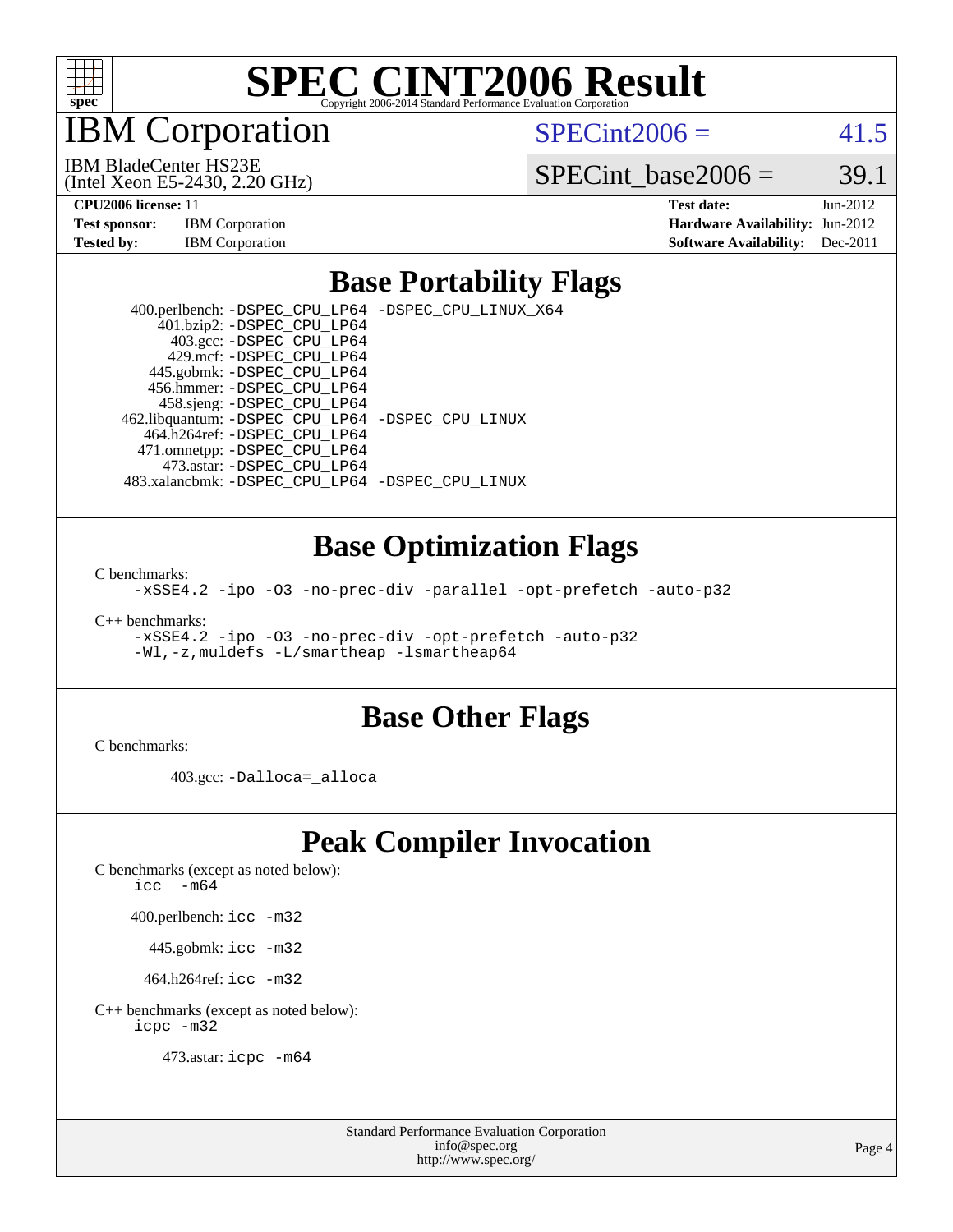

IBM Corporation

 $SPECint2006 = 41.5$  $SPECint2006 = 41.5$ 

(Intel Xeon E5-2430, 2.20 GHz) IBM BladeCenter HS23E

SPECint base2006 =  $39.1$ 

**[CPU2006 license:](http://www.spec.org/auto/cpu2006/Docs/result-fields.html#CPU2006license)** 11 **[Test date:](http://www.spec.org/auto/cpu2006/Docs/result-fields.html#Testdate)** Jun-2012 **[Test sponsor:](http://www.spec.org/auto/cpu2006/Docs/result-fields.html#Testsponsor)** IBM Corporation **[Hardware Availability:](http://www.spec.org/auto/cpu2006/Docs/result-fields.html#HardwareAvailability)** Jun-2012 **[Tested by:](http://www.spec.org/auto/cpu2006/Docs/result-fields.html#Testedby)** IBM Corporation **[Software Availability:](http://www.spec.org/auto/cpu2006/Docs/result-fields.html#SoftwareAvailability)** Dec-2011

### **[Peak Portability Flags](http://www.spec.org/auto/cpu2006/Docs/result-fields.html#PeakPortabilityFlags)**

 400.perlbench: [-DSPEC\\_CPU\\_LINUX\\_IA32](http://www.spec.org/cpu2006/results/res2012q3/cpu2006-20120618-23009.flags.html#b400.perlbench_peakCPORTABILITY_DSPEC_CPU_LINUX_IA32) 401.bzip2: [-DSPEC\\_CPU\\_LP64](http://www.spec.org/cpu2006/results/res2012q3/cpu2006-20120618-23009.flags.html#suite_peakPORTABILITY401_bzip2_DSPEC_CPU_LP64) 403.gcc: [-DSPEC\\_CPU\\_LP64](http://www.spec.org/cpu2006/results/res2012q3/cpu2006-20120618-23009.flags.html#suite_peakPORTABILITY403_gcc_DSPEC_CPU_LP64) 429.mcf: [-DSPEC\\_CPU\\_LP64](http://www.spec.org/cpu2006/results/res2012q3/cpu2006-20120618-23009.flags.html#suite_peakPORTABILITY429_mcf_DSPEC_CPU_LP64) 456.hmmer: [-DSPEC\\_CPU\\_LP64](http://www.spec.org/cpu2006/results/res2012q3/cpu2006-20120618-23009.flags.html#suite_peakPORTABILITY456_hmmer_DSPEC_CPU_LP64) 458.sjeng: [-DSPEC\\_CPU\\_LP64](http://www.spec.org/cpu2006/results/res2012q3/cpu2006-20120618-23009.flags.html#suite_peakPORTABILITY458_sjeng_DSPEC_CPU_LP64) 462.libquantum: [-DSPEC\\_CPU\\_LP64](http://www.spec.org/cpu2006/results/res2012q3/cpu2006-20120618-23009.flags.html#suite_peakPORTABILITY462_libquantum_DSPEC_CPU_LP64) [-DSPEC\\_CPU\\_LINUX](http://www.spec.org/cpu2006/results/res2012q3/cpu2006-20120618-23009.flags.html#b462.libquantum_peakCPORTABILITY_DSPEC_CPU_LINUX) 473.astar: [-DSPEC\\_CPU\\_LP64](http://www.spec.org/cpu2006/results/res2012q3/cpu2006-20120618-23009.flags.html#suite_peakPORTABILITY473_astar_DSPEC_CPU_LP64) 483.xalancbmk: [-DSPEC\\_CPU\\_LINUX](http://www.spec.org/cpu2006/results/res2012q3/cpu2006-20120618-23009.flags.html#b483.xalancbmk_peakCXXPORTABILITY_DSPEC_CPU_LINUX)

# **[Peak Optimization Flags](http://www.spec.org/auto/cpu2006/Docs/result-fields.html#PeakOptimizationFlags)**

[C benchmarks](http://www.spec.org/auto/cpu2006/Docs/result-fields.html#Cbenchmarks):

 400.perlbench: [-xSSE4.2](http://www.spec.org/cpu2006/results/res2012q3/cpu2006-20120618-23009.flags.html#user_peakPASS2_CFLAGSPASS2_LDCFLAGS400_perlbench_f-xSSE42_f91528193cf0b216347adb8b939d4107)(pass 2) [-prof-gen](http://www.spec.org/cpu2006/results/res2012q3/cpu2006-20120618-23009.flags.html#user_peakPASS1_CFLAGSPASS1_LDCFLAGS400_perlbench_prof_gen_e43856698f6ca7b7e442dfd80e94a8fc)(pass 1) [-ipo](http://www.spec.org/cpu2006/results/res2012q3/cpu2006-20120618-23009.flags.html#user_peakPASS2_CFLAGSPASS2_LDCFLAGS400_perlbench_f-ipo)(pass 2) [-O3](http://www.spec.org/cpu2006/results/res2012q3/cpu2006-20120618-23009.flags.html#user_peakPASS2_CFLAGSPASS2_LDCFLAGS400_perlbench_f-O3)(pass 2) [-no-prec-div](http://www.spec.org/cpu2006/results/res2012q3/cpu2006-20120618-23009.flags.html#user_peakPASS2_CFLAGSPASS2_LDCFLAGS400_perlbench_f-no-prec-div)(pass 2) [-prof-use](http://www.spec.org/cpu2006/results/res2012q3/cpu2006-20120618-23009.flags.html#user_peakPASS2_CFLAGSPASS2_LDCFLAGS400_perlbench_prof_use_bccf7792157ff70d64e32fe3e1250b55)(pass 2) [-opt-prefetch](http://www.spec.org/cpu2006/results/res2012q3/cpu2006-20120618-23009.flags.html#user_peakCOPTIMIZE400_perlbench_f-opt-prefetch) [-ansi-alias](http://www.spec.org/cpu2006/results/res2012q3/cpu2006-20120618-23009.flags.html#user_peakCOPTIMIZE400_perlbench_f-ansi-alias) 401.bzip2: [-xSSE4.2](http://www.spec.org/cpu2006/results/res2012q3/cpu2006-20120618-23009.flags.html#user_peakPASS2_CFLAGSPASS2_LDCFLAGS401_bzip2_f-xSSE42_f91528193cf0b216347adb8b939d4107)(pass 2) [-prof-gen](http://www.spec.org/cpu2006/results/res2012q3/cpu2006-20120618-23009.flags.html#user_peakPASS1_CFLAGSPASS1_LDCFLAGS401_bzip2_prof_gen_e43856698f6ca7b7e442dfd80e94a8fc)(pass 1) [-ipo](http://www.spec.org/cpu2006/results/res2012q3/cpu2006-20120618-23009.flags.html#user_peakPASS2_CFLAGSPASS2_LDCFLAGS401_bzip2_f-ipo)(pass 2) [-O3](http://www.spec.org/cpu2006/results/res2012q3/cpu2006-20120618-23009.flags.html#user_peakPASS2_CFLAGSPASS2_LDCFLAGS401_bzip2_f-O3)(pass 2) [-no-prec-div](http://www.spec.org/cpu2006/results/res2012q3/cpu2006-20120618-23009.flags.html#user_peakCOPTIMIZEPASS2_CFLAGSPASS2_LDCFLAGS401_bzip2_f-no-prec-div) [-prof-use](http://www.spec.org/cpu2006/results/res2012q3/cpu2006-20120618-23009.flags.html#user_peakPASS2_CFLAGSPASS2_LDCFLAGS401_bzip2_prof_use_bccf7792157ff70d64e32fe3e1250b55)(pass 2) [-auto-ilp32](http://www.spec.org/cpu2006/results/res2012q3/cpu2006-20120618-23009.flags.html#user_peakCOPTIMIZE401_bzip2_f-auto-ilp32) [-opt-prefetch](http://www.spec.org/cpu2006/results/res2012q3/cpu2006-20120618-23009.flags.html#user_peakCOPTIMIZE401_bzip2_f-opt-prefetch) [-ansi-alias](http://www.spec.org/cpu2006/results/res2012q3/cpu2006-20120618-23009.flags.html#user_peakCOPTIMIZE401_bzip2_f-ansi-alias) 403.gcc: [-xSSE4.2](http://www.spec.org/cpu2006/results/res2012q3/cpu2006-20120618-23009.flags.html#user_peakCOPTIMIZE403_gcc_f-xSSE42_f91528193cf0b216347adb8b939d4107) [-ipo](http://www.spec.org/cpu2006/results/res2012q3/cpu2006-20120618-23009.flags.html#user_peakCOPTIMIZE403_gcc_f-ipo) [-O3](http://www.spec.org/cpu2006/results/res2012q3/cpu2006-20120618-23009.flags.html#user_peakCOPTIMIZE403_gcc_f-O3) [-no-prec-div](http://www.spec.org/cpu2006/results/res2012q3/cpu2006-20120618-23009.flags.html#user_peakCOPTIMIZE403_gcc_f-no-prec-div) [-inline-calloc](http://www.spec.org/cpu2006/results/res2012q3/cpu2006-20120618-23009.flags.html#user_peakCOPTIMIZE403_gcc_f-inline-calloc) [-opt-malloc-options=3](http://www.spec.org/cpu2006/results/res2012q3/cpu2006-20120618-23009.flags.html#user_peakCOPTIMIZE403_gcc_f-opt-malloc-options_13ab9b803cf986b4ee62f0a5998c2238) [-auto-ilp32](http://www.spec.org/cpu2006/results/res2012q3/cpu2006-20120618-23009.flags.html#user_peakCOPTIMIZE403_gcc_f-auto-ilp32)  $429$ .mcf: basepeak = yes 445.gobmk: [-xSSE4.2](http://www.spec.org/cpu2006/results/res2012q3/cpu2006-20120618-23009.flags.html#user_peakPASS2_CFLAGSPASS2_LDCFLAGS445_gobmk_f-xSSE42_f91528193cf0b216347adb8b939d4107)(pass 2) [-prof-gen](http://www.spec.org/cpu2006/results/res2012q3/cpu2006-20120618-23009.flags.html#user_peakPASS1_CFLAGSPASS1_LDCFLAGS445_gobmk_prof_gen_e43856698f6ca7b7e442dfd80e94a8fc)(pass 1) [-prof-use](http://www.spec.org/cpu2006/results/res2012q3/cpu2006-20120618-23009.flags.html#user_peakPASS2_CFLAGSPASS2_LDCFLAGS445_gobmk_prof_use_bccf7792157ff70d64e32fe3e1250b55)(pass 2) [-ansi-alias](http://www.spec.org/cpu2006/results/res2012q3/cpu2006-20120618-23009.flags.html#user_peakCOPTIMIZE445_gobmk_f-ansi-alias) 456.hmmer: [-xSSE4.2](http://www.spec.org/cpu2006/results/res2012q3/cpu2006-20120618-23009.flags.html#user_peakCOPTIMIZE456_hmmer_f-xSSE42_f91528193cf0b216347adb8b939d4107) [-ipo](http://www.spec.org/cpu2006/results/res2012q3/cpu2006-20120618-23009.flags.html#user_peakCOPTIMIZE456_hmmer_f-ipo) [-O3](http://www.spec.org/cpu2006/results/res2012q3/cpu2006-20120618-23009.flags.html#user_peakCOPTIMIZE456_hmmer_f-O3) [-no-prec-div](http://www.spec.org/cpu2006/results/res2012q3/cpu2006-20120618-23009.flags.html#user_peakCOPTIMIZE456_hmmer_f-no-prec-div) [-unroll2](http://www.spec.org/cpu2006/results/res2012q3/cpu2006-20120618-23009.flags.html#user_peakCOPTIMIZE456_hmmer_f-unroll_784dae83bebfb236979b41d2422d7ec2) [-auto-ilp32](http://www.spec.org/cpu2006/results/res2012q3/cpu2006-20120618-23009.flags.html#user_peakCOPTIMIZE456_hmmer_f-auto-ilp32) [-ansi-alias](http://www.spec.org/cpu2006/results/res2012q3/cpu2006-20120618-23009.flags.html#user_peakCOPTIMIZE456_hmmer_f-ansi-alias) 458.sjeng: [-xSSE4.2](http://www.spec.org/cpu2006/results/res2012q3/cpu2006-20120618-23009.flags.html#user_peakPASS2_CFLAGSPASS2_LDCFLAGS458_sjeng_f-xSSE42_f91528193cf0b216347adb8b939d4107)(pass 2) [-prof-gen](http://www.spec.org/cpu2006/results/res2012q3/cpu2006-20120618-23009.flags.html#user_peakPASS1_CFLAGSPASS1_LDCFLAGS458_sjeng_prof_gen_e43856698f6ca7b7e442dfd80e94a8fc)(pass 1) [-ipo](http://www.spec.org/cpu2006/results/res2012q3/cpu2006-20120618-23009.flags.html#user_peakPASS2_CFLAGSPASS2_LDCFLAGS458_sjeng_f-ipo)(pass 2) [-O3](http://www.spec.org/cpu2006/results/res2012q3/cpu2006-20120618-23009.flags.html#user_peakPASS2_CFLAGSPASS2_LDCFLAGS458_sjeng_f-O3)(pass 2) [-no-prec-div](http://www.spec.org/cpu2006/results/res2012q3/cpu2006-20120618-23009.flags.html#user_peakPASS2_CFLAGSPASS2_LDCFLAGS458_sjeng_f-no-prec-div)(pass 2) [-prof-use](http://www.spec.org/cpu2006/results/res2012q3/cpu2006-20120618-23009.flags.html#user_peakPASS2_CFLAGSPASS2_LDCFLAGS458_sjeng_prof_use_bccf7792157ff70d64e32fe3e1250b55)(pass 2) [-unroll4](http://www.spec.org/cpu2006/results/res2012q3/cpu2006-20120618-23009.flags.html#user_peakCOPTIMIZE458_sjeng_f-unroll_4e5e4ed65b7fd20bdcd365bec371b81f)  $462$ .libquantum: basepeak = yes  $464.h264 \text{ref}: -x \text{SSE4}.2(\text{pass 2}) - \text{prof-qen}(\text{pass 1}) - \text{ipo}(\text{pass 2})$ [-O3](http://www.spec.org/cpu2006/results/res2012q3/cpu2006-20120618-23009.flags.html#user_peakPASS2_CFLAGSPASS2_LDCFLAGS464_h264ref_f-O3)(pass 2) [-no-prec-div](http://www.spec.org/cpu2006/results/res2012q3/cpu2006-20120618-23009.flags.html#user_peakPASS2_CFLAGSPASS2_LDCFLAGS464_h264ref_f-no-prec-div)(pass 2) [-prof-use](http://www.spec.org/cpu2006/results/res2012q3/cpu2006-20120618-23009.flags.html#user_peakPASS2_CFLAGSPASS2_LDCFLAGS464_h264ref_prof_use_bccf7792157ff70d64e32fe3e1250b55)(pass 2) [-unroll2](http://www.spec.org/cpu2006/results/res2012q3/cpu2006-20120618-23009.flags.html#user_peakCOPTIMIZE464_h264ref_f-unroll_784dae83bebfb236979b41d2422d7ec2) [-ansi-alias](http://www.spec.org/cpu2006/results/res2012q3/cpu2006-20120618-23009.flags.html#user_peakCOPTIMIZE464_h264ref_f-ansi-alias) [C++ benchmarks:](http://www.spec.org/auto/cpu2006/Docs/result-fields.html#CXXbenchmarks) 471.omnetpp: [-xSSE4.2](http://www.spec.org/cpu2006/results/res2012q3/cpu2006-20120618-23009.flags.html#user_peakPASS2_CXXFLAGSPASS2_LDCXXFLAGS471_omnetpp_f-xSSE42_f91528193cf0b216347adb8b939d4107)(pass 2) [-prof-gen](http://www.spec.org/cpu2006/results/res2012q3/cpu2006-20120618-23009.flags.html#user_peakPASS1_CXXFLAGSPASS1_LDCXXFLAGS471_omnetpp_prof_gen_e43856698f6ca7b7e442dfd80e94a8fc)(pass 1) [-ipo](http://www.spec.org/cpu2006/results/res2012q3/cpu2006-20120618-23009.flags.html#user_peakPASS2_CXXFLAGSPASS2_LDCXXFLAGS471_omnetpp_f-ipo)(pass 2) [-O3](http://www.spec.org/cpu2006/results/res2012q3/cpu2006-20120618-23009.flags.html#user_peakPASS2_CXXFLAGSPASS2_LDCXXFLAGS471_omnetpp_f-O3)(pass 2) [-no-prec-div](http://www.spec.org/cpu2006/results/res2012q3/cpu2006-20120618-23009.flags.html#user_peakPASS2_CXXFLAGSPASS2_LDCXXFLAGS471_omnetpp_f-no-prec-div)(pass 2) [-prof-use](http://www.spec.org/cpu2006/results/res2012q3/cpu2006-20120618-23009.flags.html#user_peakPASS2_CXXFLAGSPASS2_LDCXXFLAGS471_omnetpp_prof_use_bccf7792157ff70d64e32fe3e1250b55)(pass 2) [-opt-ra-region-strategy=block](http://www.spec.org/cpu2006/results/res2012q3/cpu2006-20120618-23009.flags.html#user_peakCXXOPTIMIZE471_omnetpp_f-opt-ra-region-strategy_5382940c29ea30302d682fc74bfe0147) [-ansi-alias](http://www.spec.org/cpu2006/results/res2012q3/cpu2006-20120618-23009.flags.html#user_peakCXXOPTIMIZE471_omnetpp_f-ansi-alias) [-Wl,-z,muldefs](http://www.spec.org/cpu2006/results/res2012q3/cpu2006-20120618-23009.flags.html#user_peakEXTRA_LDFLAGS471_omnetpp_link_force_multiple1_74079c344b956b9658436fd1b6dd3a8a) [-L/smartheap -lsmartheap](http://www.spec.org/cpu2006/results/res2012q3/cpu2006-20120618-23009.flags.html#user_peakEXTRA_LIBS471_omnetpp_SmartHeap_7c9e394a5779e1a7fec7c221e123830c) Continued on next page